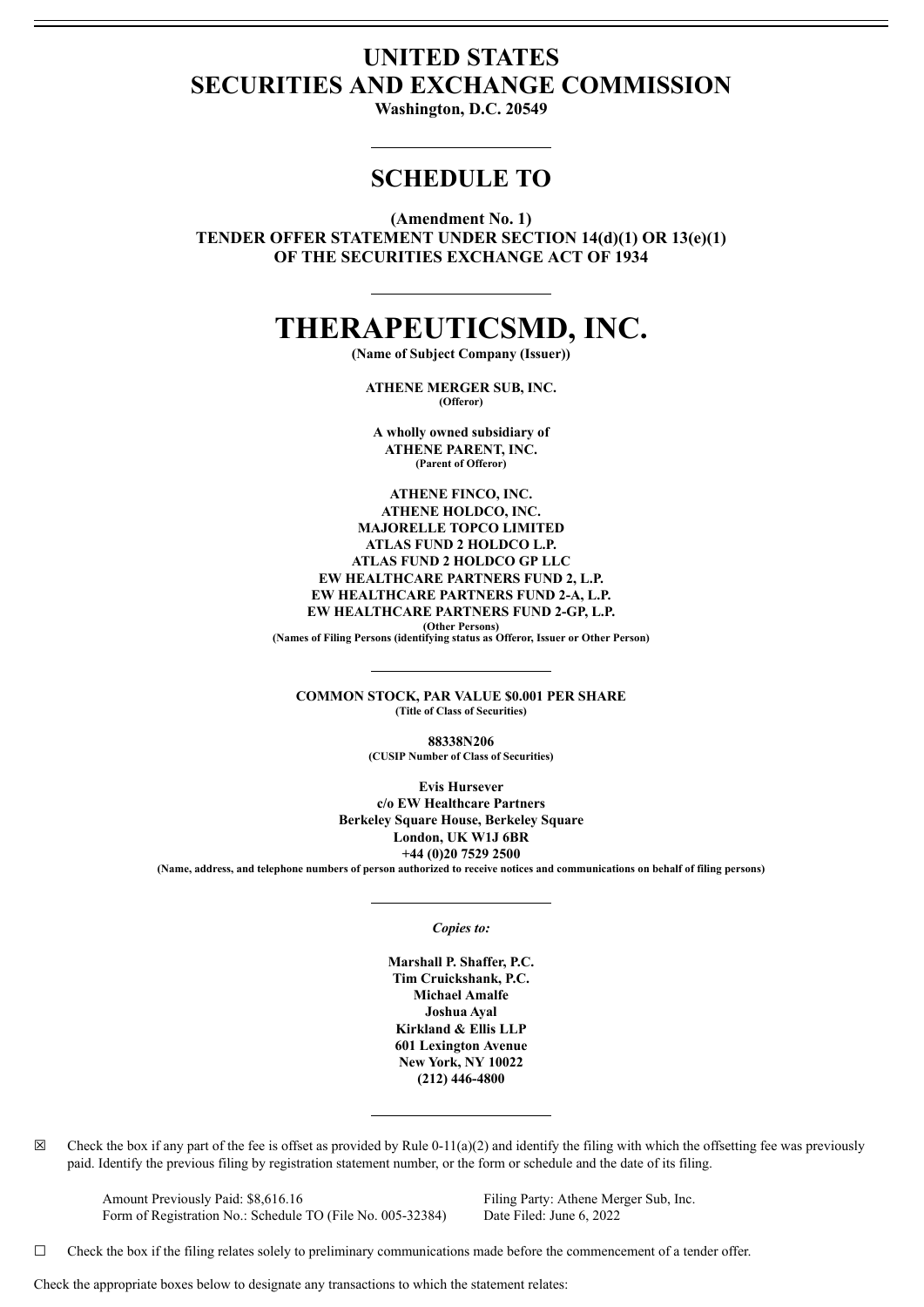- $\boxtimes$  Third-party tender offer subject to Rule 14d-1.<br>□ Issuer tender offer subject to Rule 13e-4.
- □ Issuer tender offer subject to Rule 13e-4.<br>□ Going-private transaction subject to Rule
- $\Box$  Going-private transaction subject to Rule 13e-3.<br> $\Box$  Amendment to Schedule 13D under Rule 13d-2. Amendment to Schedule 13D under Rule 13d-2.

Check the appropriate boxes below to designate any transactions to which the statement relates:  $\Box$ 

If applicable, check the appropriate box(es) below to designate the appropriate rule provision(s) relied upon:

- $□$  Rule 13e-4(i) (Cross-Border Issuer Tender Offer)<br>
□ Rule 14d-1(d) (Cross-Border Third-Party Tender 0
- Rule 14d-1(d) (Cross-Border Third-Party Tender Offer)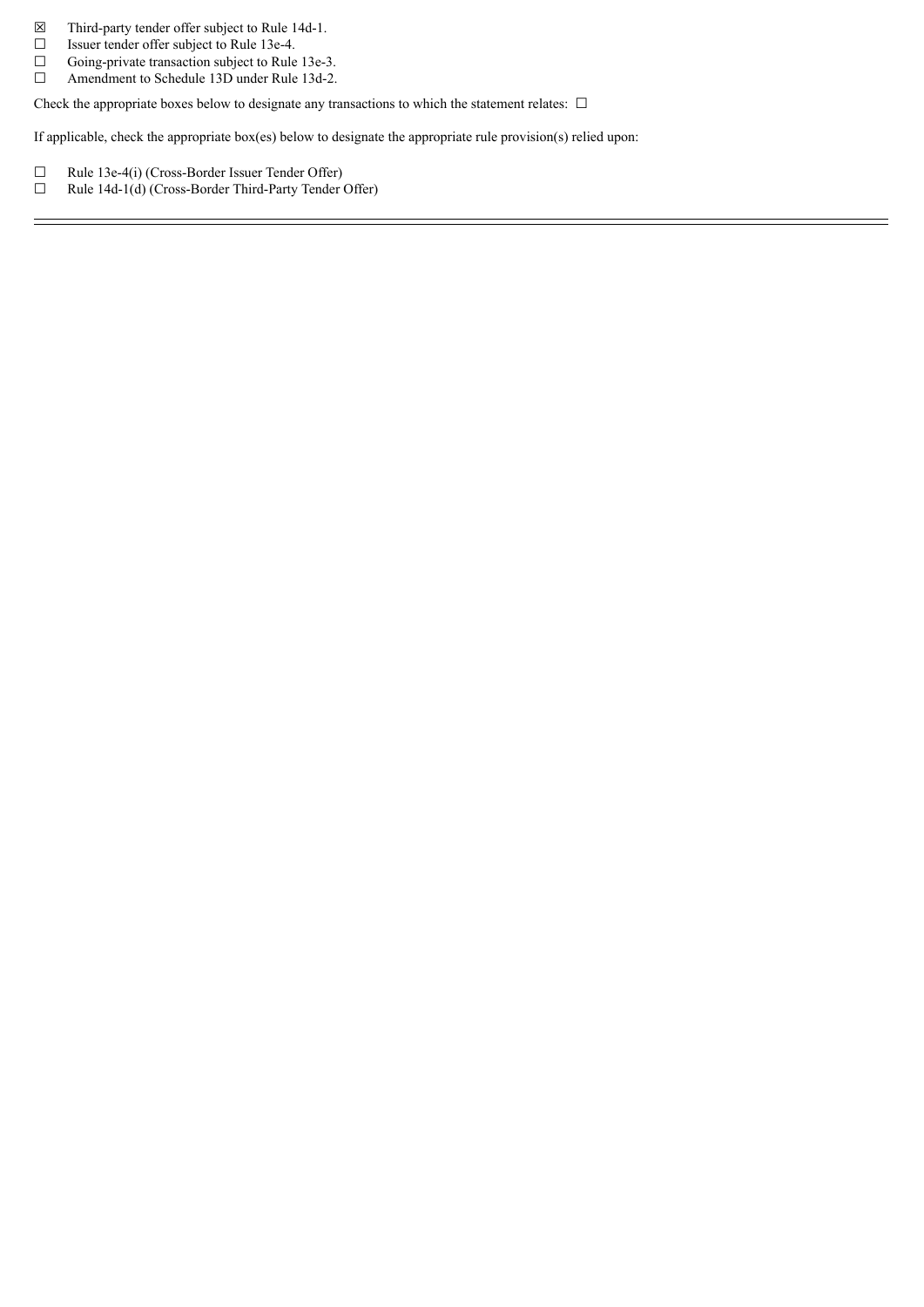This Amendment No. 1 (this "Amendment") amends and supplements the Tender Offer Statement on Schedule TO (the "Schedule TO") filed with the Securities and Exchange Commission on June 6, 2022 by Athene Merger Sub, Inc., a Nevada corporation (the "Offeror"), and Athene Parent, Inc., a Nevada corporation and the parent of the Offeror. The Schedule TO relates to the tender offer for all of the issued and outstanding shares of common stock, par value \$0.001 per share (the "Shares"), of TherapeuticsMD, Inc., at a price of \$10.00 per Share, net to the seller in cash without interest and subject to any required withholding taxes, upon the terms and conditions set forth in the offer to purchase, dated June 6, 2022 (the "Offer to Purchase"), a copy of which is attached as Exhibit (a)(1)(A) to the Schedule TO, and in the related letter of transmittal, a copy of which is attached as Exhibit (a)(1) (B) to the Schedule TO.

Except as otherwise set forth in this Amendment, the information set forth in the Schedule TO remains unchanged and is incorporated herein by reference to the extent relevant to the items in this Amendment. Capitalized terms used but not defined herein have the meanings assigned to such terms in the Offer to Purchase or in the Schedule TO, as applicable.

This Amendment is being filed to amend and supplement Item 12 with an additional exhibit.

#### **Item 12. Exhibits.**

Item 12 of the Schedule TO is hereby amended and supplemented by adding the following exhibit:

| Exhibit<br>No. |                                                         | Description |
|----------------|---------------------------------------------------------|-------------|
| (a)(5)(B)      | Letter from the Information Agent to Robinhood Customer |             |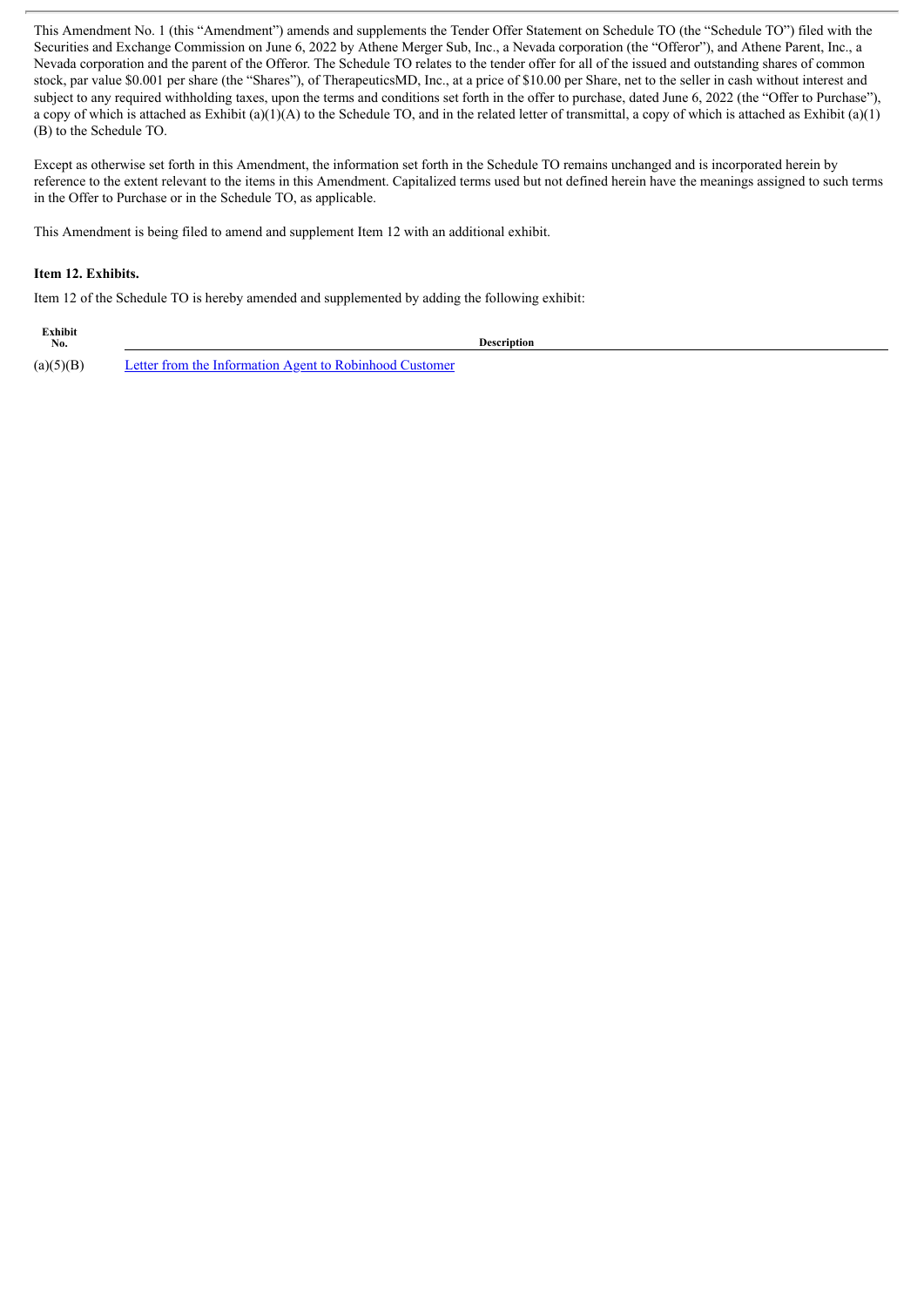After due inquiry and to the best of my knowledge and belief, I certify that the information set forth in this statement is true, complete and correct.

# **ATHENE MERGER SUB, INC.**

| By /s/ Scott Barry  |
|---------------------|
| Name: Scott Barry   |
| Title: Co-President |
| Date: June 23, 2022 |
|                     |

#### **ATHENE PARENT, INC.**

| By /s/ Scott Barry  |
|---------------------|
| Name: Scott Barry   |
| Title: Co-President |
| Date: June 23, 2022 |
|                     |

#### **ATHENE FINCO, INC.**

| $\rm\,By$ | /s/ Scott Barry     |
|-----------|---------------------|
|           | Name: Scott Barry   |
|           | Title: Co-President |
|           | Date: June 23, 2022 |
|           |                     |

#### **ATHENE HOLDO, INC**

| By | /s/ Scott Barry     |
|----|---------------------|
|    | Name: Scott Barry   |
|    | Title: Co-President |
|    | Date: June 23, 2022 |

### **MAJORELLE TOPCO LIMITED**

| By    | /s/ Scott Barry   |
|-------|-------------------|
|       | Name: Scott Barry |
|       | Title: Director   |
| Date: | June 23, 2022     |

# **ATLAS FUND 2 HOLDCO L.P.**

By: ATLAS FUND its 2 HOLDCO GP LLC, General Partner

By /s/ Petri Vainio

Name: Petri Vainio

Title: Director Date: June 23, 2022

## **ATLAS FUND 2 HOLDCO GP, LLC**

By /s/ Petri Vainio Name: Petri Vainio Title: Director Date: June 23, 2022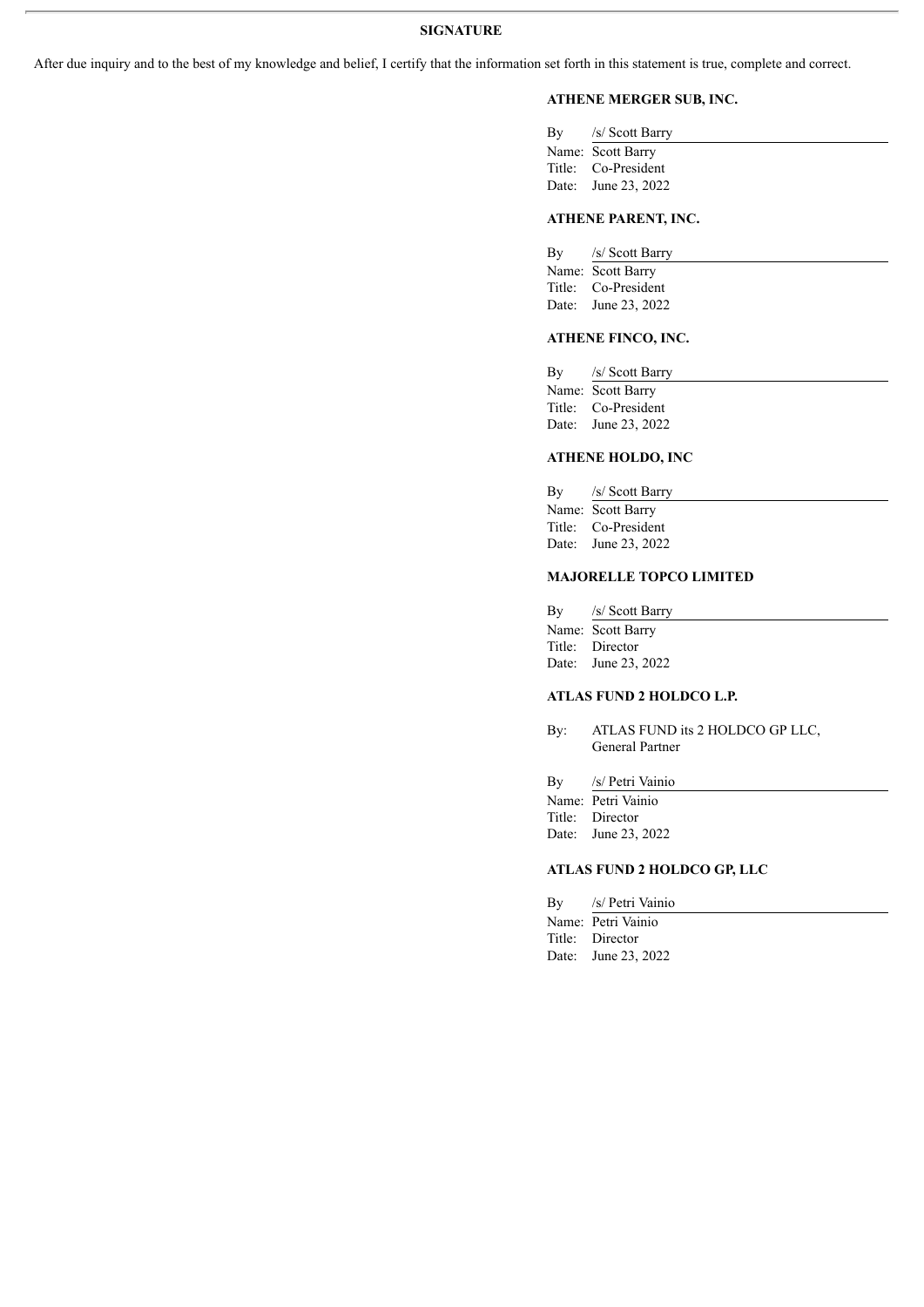#### **EW HEALTHCARE PARTNERS FUND 2, L.P.**

- By: EW HEALTHCARE PARTNERS FUND 2-GP, L.P., its General Partner
- By: EW HEALTHCARE PARTNERS FUND 2-UGP, L.P., its General Partner

| Вy |  | /s/ Petri Vainio |
|----|--|------------------|
|    |  |                  |

|        | Name: Petri Vainio |
|--------|--------------------|
| Title: | General Partner    |

Date: June 23, 2022

# **EW HEALTHCARE PARTNERS FUND 2-A, L.P.**

- By: EW HEALTHCARE PARTNERS FUND 2-GP, L.P.
- By: EW HEALTHCARE PARTNERS FUND 2-UGP, L.P., its General Partner
- By /s/ Petri Vainio

|        | Name: Petri Vainio     |
|--------|------------------------|
| Title: | <b>General Partner</b> |

Date: June 23, 2022

#### **EW HEALTHCARE PARTNERS FUND 2-GP, L.P.**

- By: EW HEALTHCARE PARTNERS FUND 2-UGP, L.P., its General Partner
- By /s/ Petri Vainio

Name: Petri Vainio Title: General Partner Date: June 23, 2022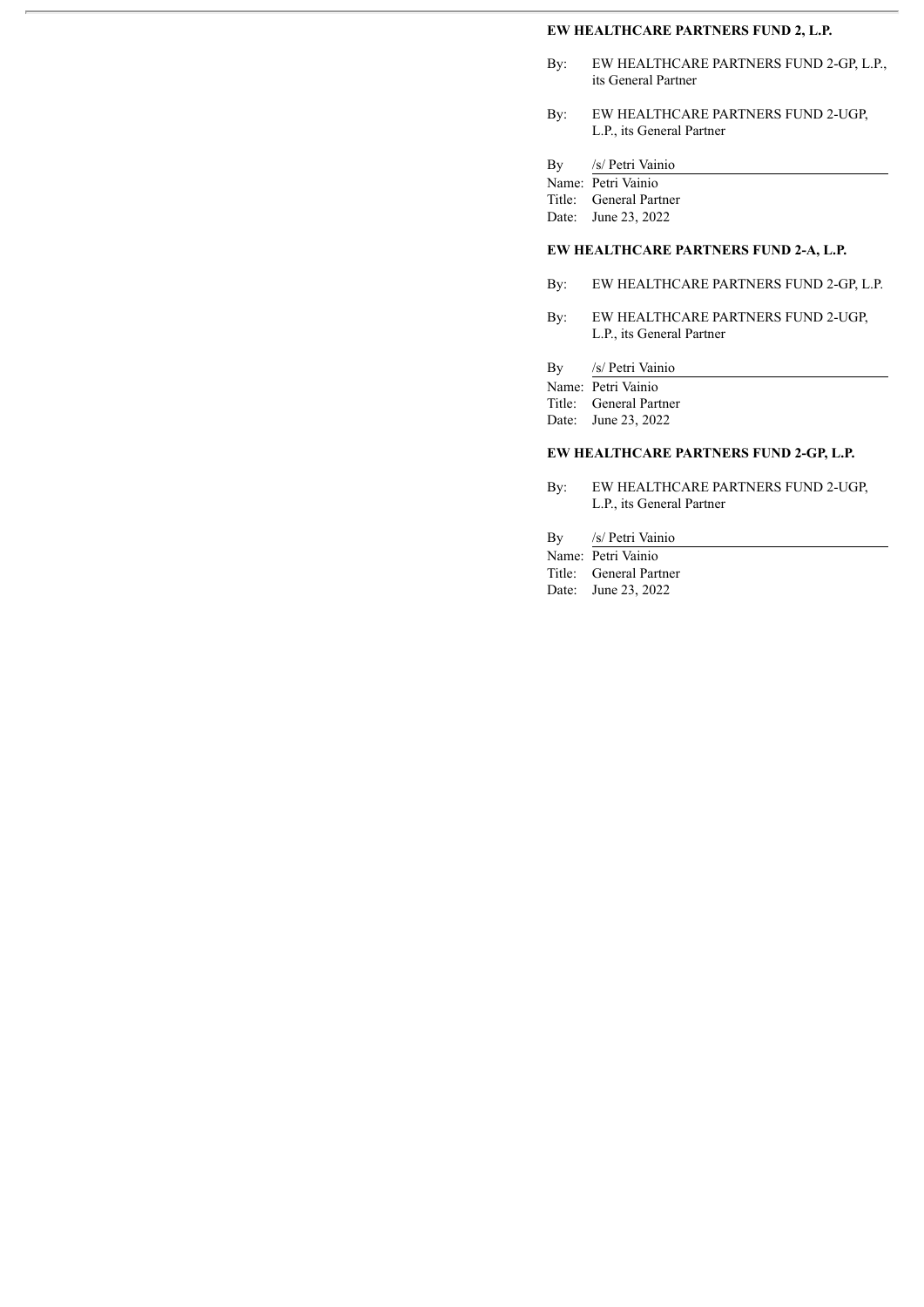<span id="page-5-0"></span>Dear Robinhood Customer:

Athene Merger Sub, Inc. ("Purchaser"), an affiliate of EW Healthcare Partners, is offering to purchase all of the issued and outstanding shares of common stock of TherapeuticsMD, Inc. ("TXMD" or the "Company"), par value \$0.001 per share, at a price of \$10.00 per share, net to the seller, in cash (the "Offer") pursuant to the Agreement and Plan of Merger, dated as of May 27, 2022 (the "Merger Agreement"), by and among TXMD, Purchaser and Athene Parent, Inc. A tender offer statement on Schedule TO that includes the Offer to Purchase and related Letters of Transmittal setting forth the terms and conditions of the Offer has been filed with the U.S. Securities and Exchange Commission (the "SEC") by Purchaser. Capitalized terms used but not defined herein have the meanings given to them in the Offer to Purchase.

# **TO TENDER YOUR SHARES IN THE OFFER, YOU MUST EMAIL SUPPORT@ROBINHOOD.COM**

On May 27, 2022, the board of directors of TXMD (the "TXMD Board") unanimously (i) determined the Merger Agreement and the transactions contemplated thereby, including the Offer and the Merger, are fair to and in the best interests of TXMD and its stockholders, (ii) adopted and approved and declared advisable the Merger Agreement and the transactions contemplated thereby, and (iii) recommended, by resolution, that the stockholders of TXMD accept the Offer and tender their shares to Purchaser pursuant to the Offer.

If the number of shares tendered in the Offer is insufficient to cause the Minimum Tender Condition to be satisfied or if any of the other conditions of the Offer is not satisfied upon expiration of the Offer (taking into account any extensions thereof as permitted by the Merger Agreement), then (i) neither the Offer nor the Merger will be consummated and (ii) TXMD's stockholders will not receive any payment for **their shares from Purchaser.**

Because it may take some time for Robinhood to process your instructions, you should contact Robinhood far enough in advance of the Expiration Date to enable them to follow your instructions. The Expiration Date is **one minute after 11:59pm ET on July 5th, 2022**.

If you are having difficulty in instructing Robinhood, you may contact the Information Agent for assistance at D.F. King & Co., Inc., Call Toll-Free: (800) 820-2416, Email: TXMD@dfking.com. However, none of TXMD, the Information Agent, and the Depositary and Paying Agent can accept your tender directly, only Robinhood can tender on your behalf.

> **You should carefully read the Schedule TO filed by Purchaser with the SEC, including the Offer to Purchase, the related Letters of Transmittal and the Merger Agreement attached thereto, in its entirety and consult your own financial, tax, legal and other advisors and must make your own decision as to whether to tender your shares.**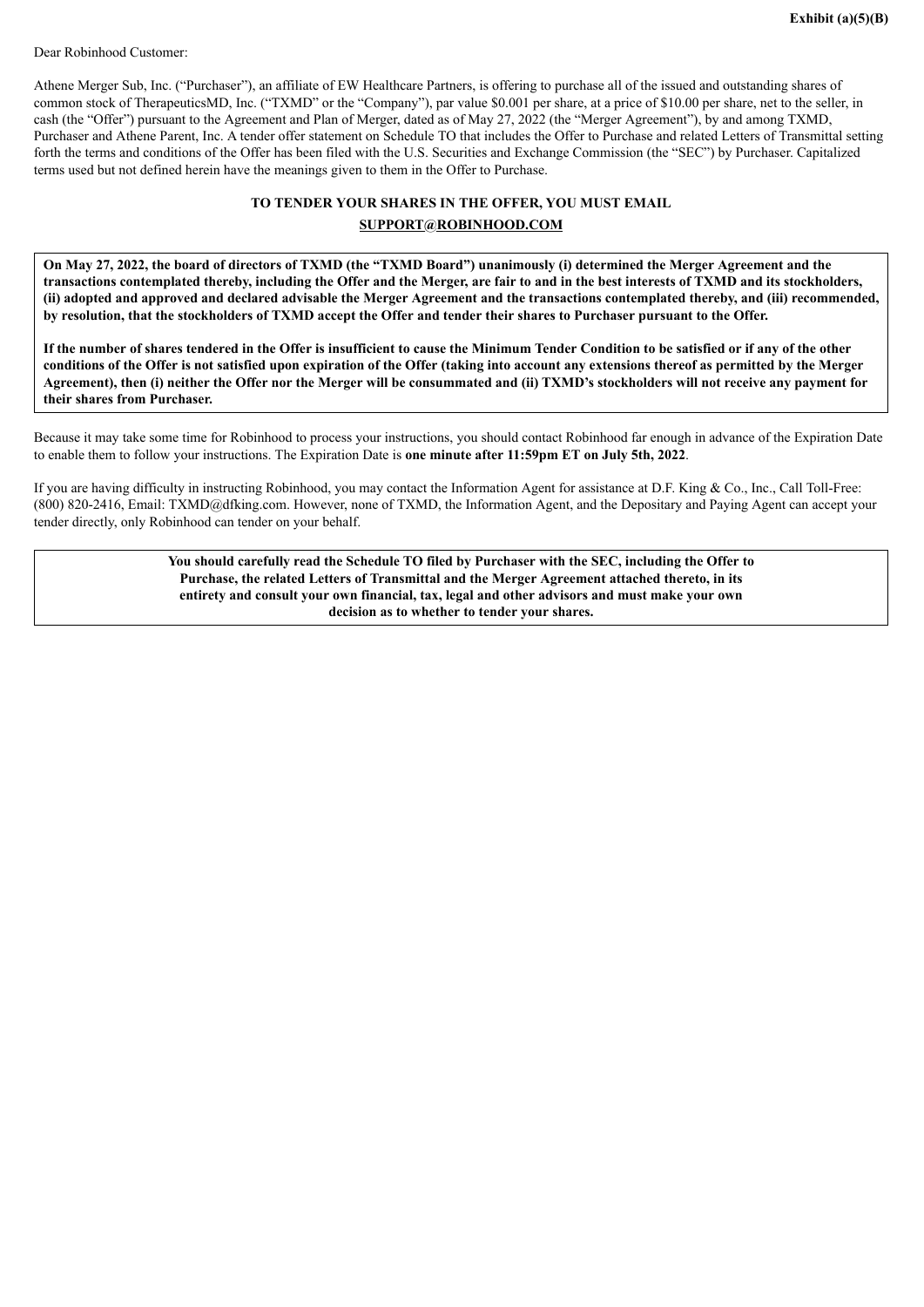Thank you,

D.F. King & Co., Inc.

#### **Important additional information has been filed with the SEC**

This communication is neither an offer to purchase nor a solicitation of an offer to sell common stock of TXMD or any other securities. This communication is for informational purposes only. The Offer commenced by Purchaser is being made pursuant to a tender offer statement on Schedule TO (including the Offer to Purchase, the related Letters of Transmittal and other offer materials) filed by Purchaser with the SEC. In addition, TXMD has filed a solicitation/recommendation statement on Schedule 14D-9 with the SEC related to the tender offer. The Offer to Purchase shares of TXMD' common stock is only being made pursuant to the Offer to Purchase, the Letters of Transmittal and related offer materials filed as a part of the tender offer statement on Schedule TO, in each case as amended from time to time. **THE TENDER OFFER MATERIALS (INCLUDING THE OFFER TO PURCHASE, THE RELATED LETTERS OF TRANSMITTAL AND OTHER MATERIALS) AND THE SOLICITATION/RECOMMENDATION STATEMENT ON SCHEDULE 14D-9 CONTAIN IMPORTANT INFORMATION. PRIOR TO MAKING ANY DECISION REGARDING THE TENDER OFFER, TXMD STOCKHOLDERS ARE STRONGLY ADVISED TO CAREFULLY READ THESE DOCUMENTS, AS FILED AND AS THEY MAY BE AMENDED FROM TIME TO TIME, WHEN THEY BECOME AVAILABLE.** TXMD stockholders will be able to obtain the tender offer statement on Schedule TO (including the Offer to Purchase, the related Letters of Transmittal and other offer materials) and the related solicitation/recommendation statement on Schedule 14D-9 at no charge on the SEC's website at www.sec.gov. In addition, the tender offer statement on Schedule TO (including the Offer to Purchase, the related Letters of Transmittal and other offer materials) and the related solicitation/recommendation statement on Schedule 14D-9 may be obtained free of charge from D.F. King & Co., Inc. 48 Wall Street, 22nd Floor New York, New York 10005, Telephone Number (800) 820-2416.

#### **Cautionary Notes Regarding Forward Looking Statements**

Certain statements in this communication, including, without limitation, statements regarding the proposed transaction, plans and objectives, and management's beliefs, expectations or opinions, may contain forward-looking information within the meaning of the Private Securities Litigation Reform Act of 1995. Such forward-looking statements relate to future, not past, events and often address expected future actions and expected future business and financial performance. Forward-looking statements may be identified by the use of words such as "believe," "will," "should," "estimate," "anticipate", "potential," "expect," "intend," "plan," "may," "subject to," "continues," "if" and similar words and phrases. These forward-looking statements are not guarantees of future events and involve risks, uncertainties and assumptions that are difficult to predict.

Actual results, developments and business decisions may differ materially from those expressed or implied in any forward-looking statements as a result of numerous factors, risks and uncertainties over which the Company or EW Healthcare Partners, as applicable, have no control. These factors, risks and uncertainties include, but are not limited to, the following: (1) the conditions to the completion of the proposed transaction may not be satisfied, including uncertainties as to how many of the Company's stockholders will tender their shares in the tender offer and the possibility that if the transaction does not close by July 13, 2022, or the Company is unable to satisfy the minimum qualified cash covenant under the Company's Financing Agreement, it will constitute an event of default under the Company's